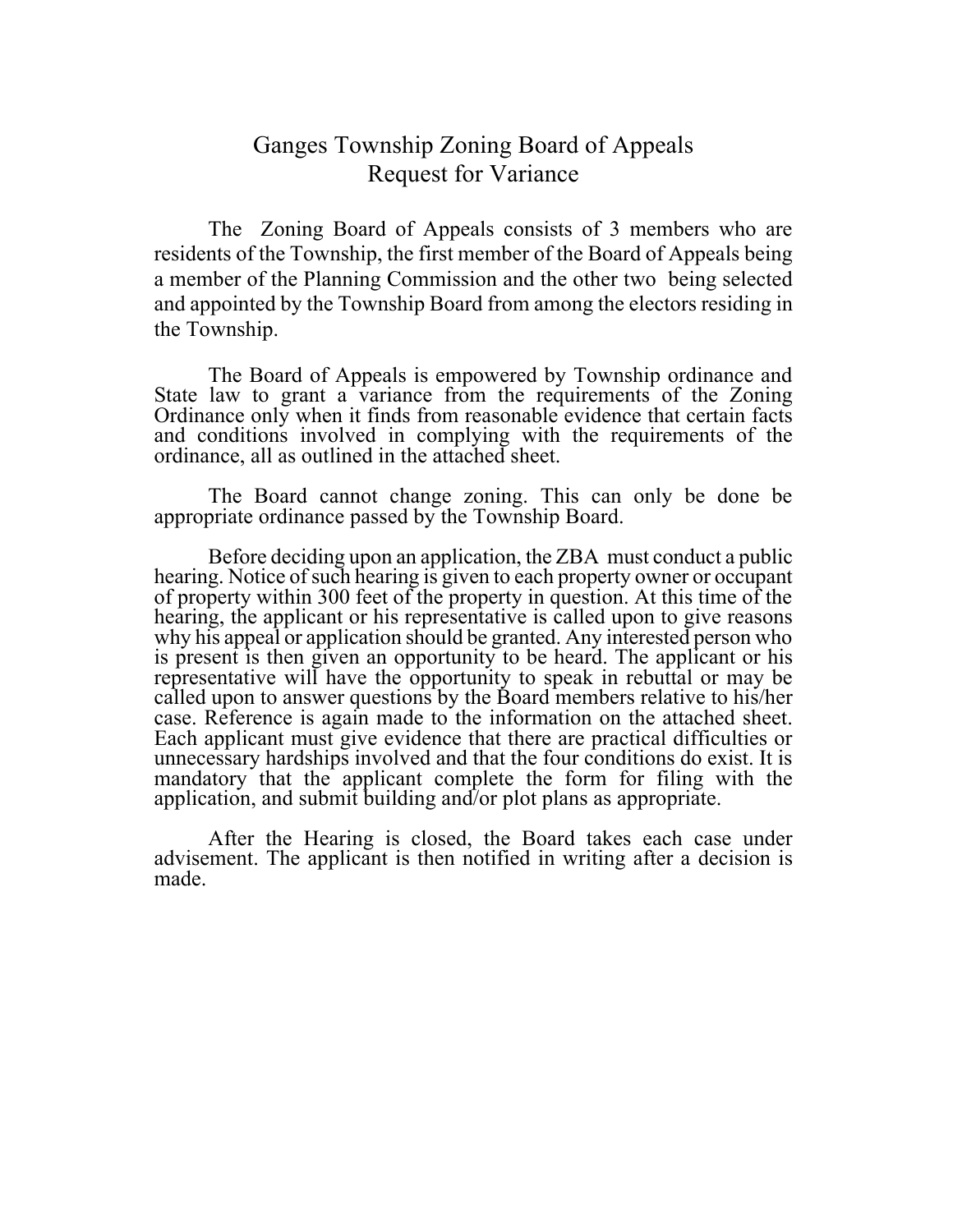## **ZONING BOARD OF APPEALS - GANGES TOWNSHIP**

Application to the Zoning Board of appeals to authorize a variance from the requirements of the Zoning Ordinance.

|  | TO THE ZONING BOARD OF APPEALS:                                                                                                                                                       |                                             |  |                            |  |
|--|---------------------------------------------------------------------------------------------------------------------------------------------------------------------------------------|---------------------------------------------|--|----------------------------|--|
|  | Request is hereby made for permission to:                                                                                                                                             |                                             |  |                            |  |
|  |                                                                                                                                                                                       |                                             |  |                            |  |
|  |                                                                                                                                                                                       |                                             |  |                            |  |
|  |                                                                                                                                                                                       |                                             |  |                            |  |
|  |                                                                                                                                                                                       |                                             |  |                            |  |
|  | Convert Parcel $\#$ 0307- - -                                                                                                                                                         |                                             |  |                            |  |
|  | Contrary to the requirements of Section (s) ___________ of the Zoning Ordinance,                                                                                                      |                                             |  |                            |  |
|  |                                                                                                                                                                                       |                                             |  |                            |  |
|  |                                                                                                                                                                                       |                                             |  | (attach legal description) |  |
|  |                                                                                                                                                                                       |                                             |  |                            |  |
|  | The following is a description of the proposed use:                                                                                                                                   |                                             |  |                            |  |
|  | 1. Name of applicant: <u>Address:</u> Address:                                                                                                                                        |                                             |  |                            |  |
|  |                                                                                                                                                                                       |                                             |  |                            |  |
|  |                                                                                                                                                                                       |                                             |  |                            |  |
|  |                                                                                                                                                                                       |                                             |  |                            |  |
|  |                                                                                                                                                                                       |                                             |  |                            |  |
|  |                                                                                                                                                                                       |                                             |  |                            |  |
|  | 4. Size of property to be effected by the variance: ____________________________                                                                                                      |                                             |  |                            |  |
|  | 5. Proposed use of building and/or premises:                                                                                                                                          |                                             |  |                            |  |
|  |                                                                                                                                                                                       | 6. Present use of building and/or premises: |  |                            |  |
|  | 7. Size of proposed building or addition to existing building, including height:                                                                                                      |                                             |  |                            |  |
|  | 8. Has the building official refused a permit? _________________________________                                                                                                      |                                             |  |                            |  |
|  | 9. If there has been any previous appeal involving the premises, state the date of filing, nature<br>or appeal and disposition of same: (use separate sheet) ________________________ |                                             |  |                            |  |
|  |                                                                                                                                                                                       |                                             |  |                            |  |
|  |                                                                                                                                                                                       |                                             |  | Signature of Applicant     |  |
|  | Incomplete applications will be returned to the applicant.<br>Notes:                                                                                                                  |                                             |  |                            |  |
|  |                                                                                                                                                                                       |                                             |  |                            |  |
|  | This application must be accompanied with a fee of \$                                                                                                                                 |                                             |  | payable to Ganges          |  |

ADDITIONAL INFORMATION FOR APPLICATION TO BOARD OF

Township.